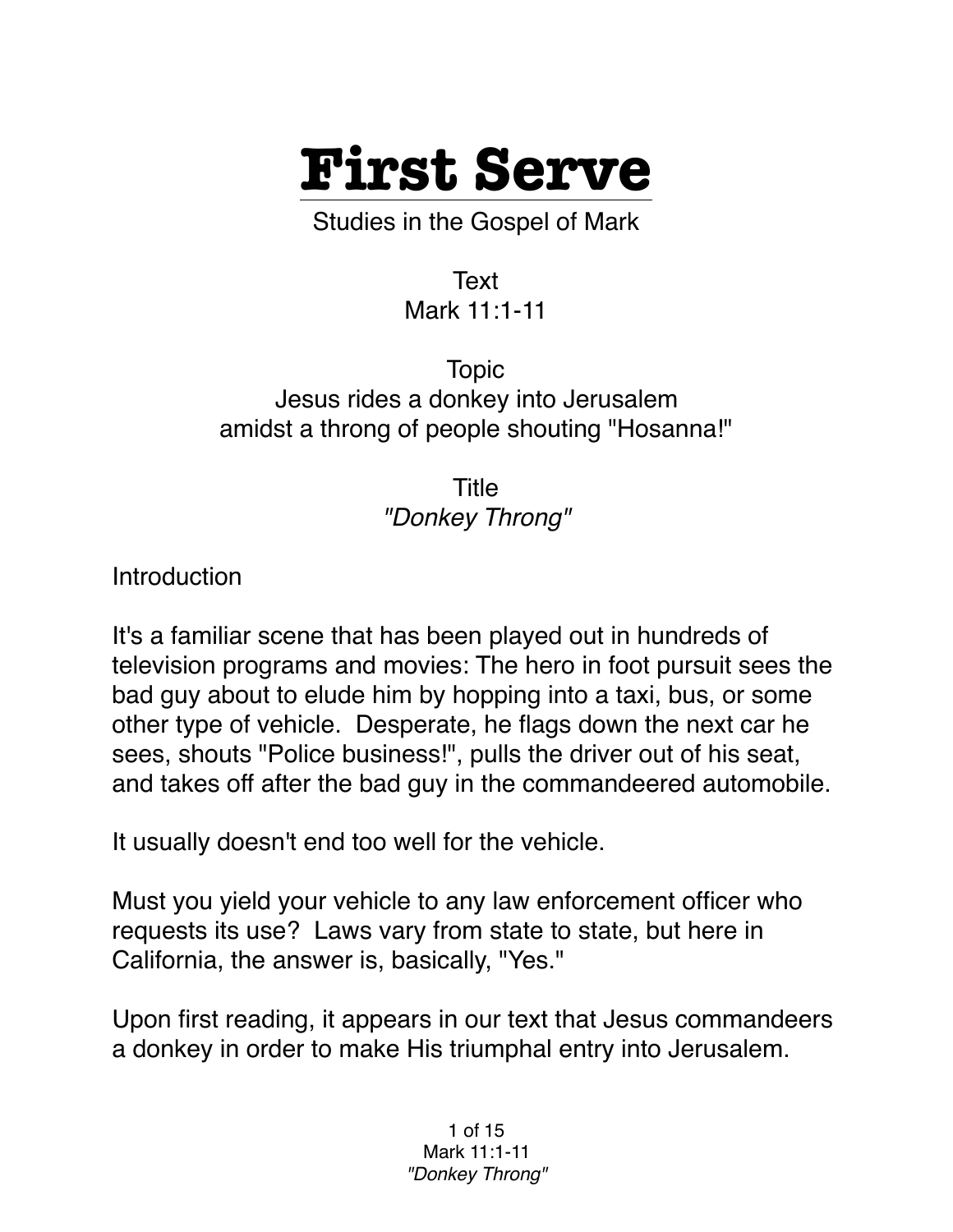He doesn't demand the donkey, however. He has His disciples announce to the owner, "the Lord has need of it," leaving the owner free to comply or refuse.

Do you ever think of the Lord, Jesus Christ, as needy? He said it, not me; "the **Lord** has **need** of it."

If the Lord needed something from someone on that important day, *does He still have need of us?*

I'll organize my thoughts around two questions: #1 Does The Lord Have Need Of You?, and #2 Does The Lord Have The Lead Of You?

#1 Does The Lord Have Need Of You? (v1-6)

The answer is, "Yes."

God is omnipotent (all-powerful); He is omniscient (all-knowing); He is omnipresent (everywhere at once).

**AND** He has determined to use human beings to accomplish His eternal purposes.

It takes nothing away from the nature of God to recognize He uses us to accomplish His eternal purposes. If anything, it adds to the divine mystery of His sovereignty.

In our passage, prophecy and providence and need all intersect within the mystery of God's sovereignty.

Jesus is going to ride into Jerusalem, on the Sunday before Passover, the 10th of the month Nisan on the Jewish calendar.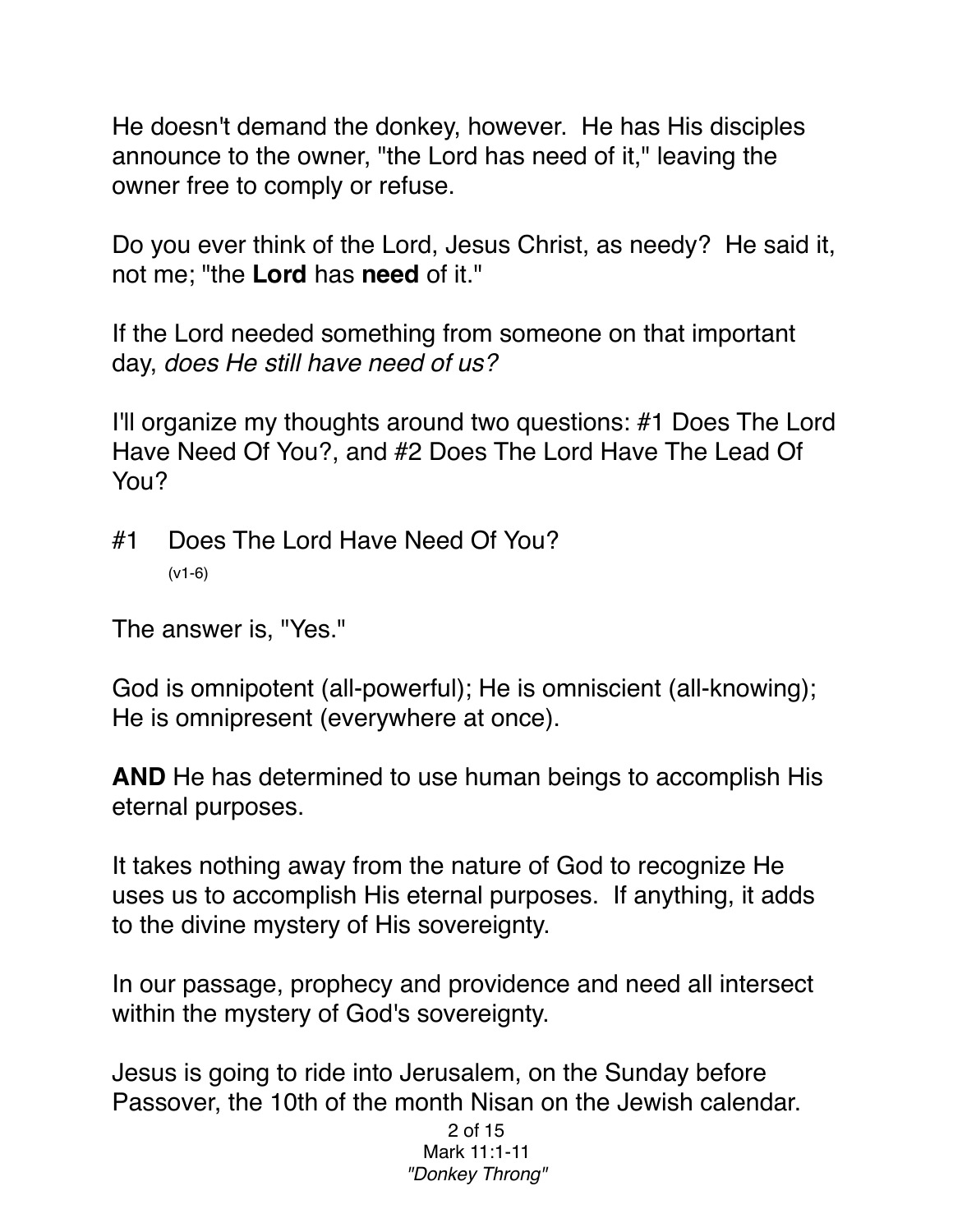He's going to ride a colt of a donkey upon which no one has ever sat. When He does, the crowds will shout, "Hosanna!"

## **At that unique moment in history, Jesus would be fulfilling at least three remarkable Old Testament prophecies.**

The first prophecy is Zechariah 9:9, where we read,

Zec 9:9 "Rejoice greatly, O daughter of Zion! Shout, O daughter of Jerusalem! Behold, your King is coming to you; He is just and having salvation, Lowly and riding on a donkey, A colt, the foal of a donkey.

Those words were written between 520-470BC.

The next prophecy is from Psalm 118:25-26, where we read,

Psa 118:25 Save now, I pray, O LORD; O LORD, I pray, send now prosperity. Psa 118:26 Blessed is he who comes in the name of the LORD! We have blessed you from the house of the LORD.

The words date to about 1000BC. "Save now" is, in Hebrew, "Hosanna!," the shout of the crowd as Jesus entered Jerusalem. The people were quoting this psalm.

In addition to His entrance on the colt of a donkey to shouts of "Hosanna!", there is a third most remarkable fulfillment of prophecy.

In the ninth chapter of the Book of Daniel, written six hundred years before Jesus, the Jews were given **the exact day** in history that their Messiah would enter the city. We don't have time to go into the calculations in detail today; a few facts will suffice.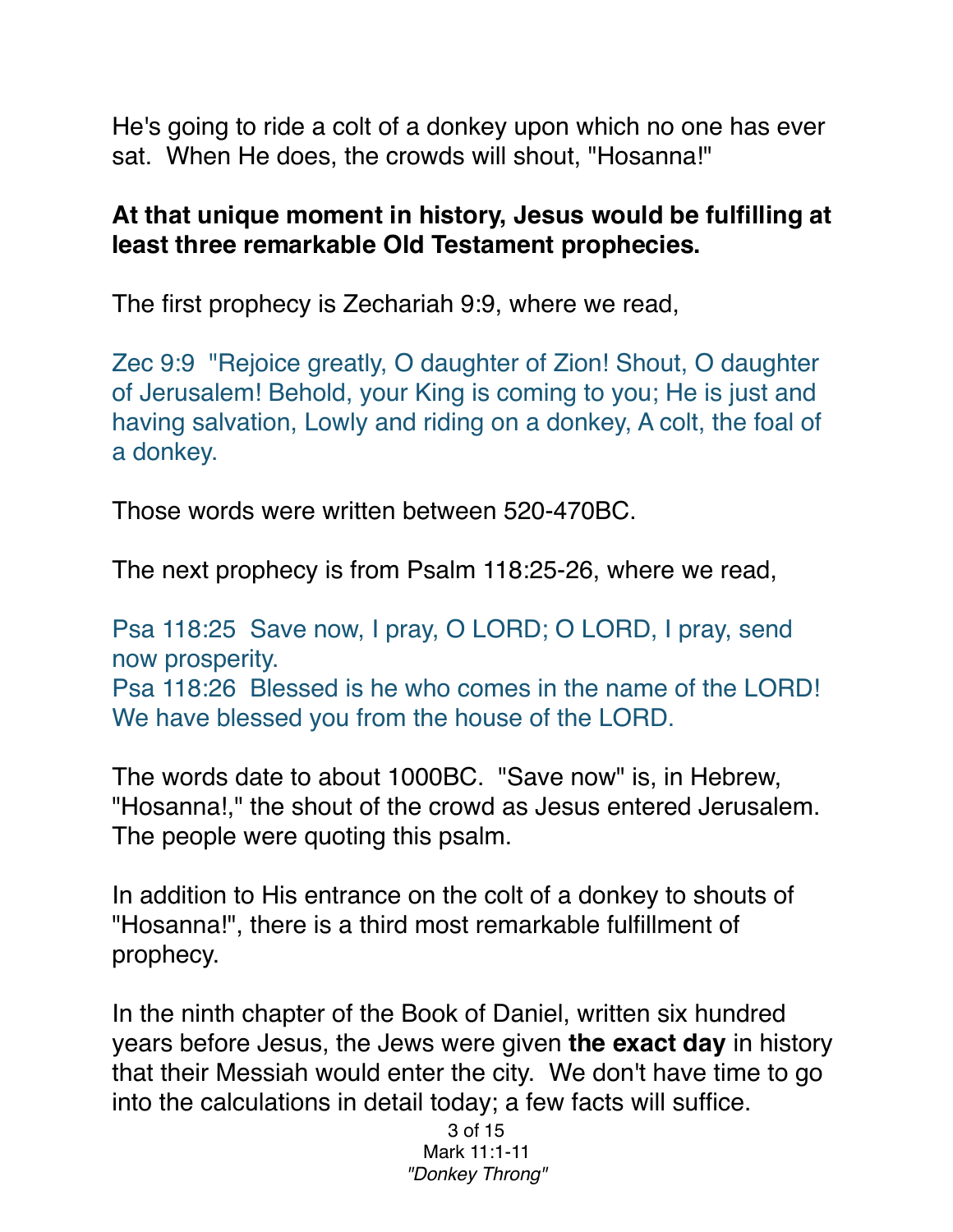Daniel spoke of a pagan king who would make a decree allowing the Jews to restore and rebuild Jerusalem after their captivity in Babylon. Daniel said,

Dan 9:25 "Know therefore and understand, That from the going forth of the command To restore and build Jerusalem Until Messiah the Prince, There shall be seven weeks and sixty-two weeks; The street shall be built again, and the wall, Even in troublesome times."

The decree is a matter of history. It was given by Artaxerxes Longimanus on March 14, 445BC.

The "weeks" Daniel speaks of are sixty-nine weeks of seven years. Using the Jewish 360 day lunar calendar, that amounts to 173,880 days.

The Jews were told that exactly 173,880 days after Araxerxes issued his decree, their Messiah would enter Jerusalem on the colt of a donkey to shouts of "Hosanna!"

## *And that is exactly what happened.*

Along the way, God acted providentially to bring it to pass. "Providence," in its simplest form, means *to provide for.* Having prophesied what would occur, God acted in history to provide for it.

I'll just give one example out of the thousands we could cite. When King Herod determined to kill the prophesied Messiah by slaughtering all the young children, God provided for Jesus to be saved by warning Joseph in a dream to take his family to Egypt.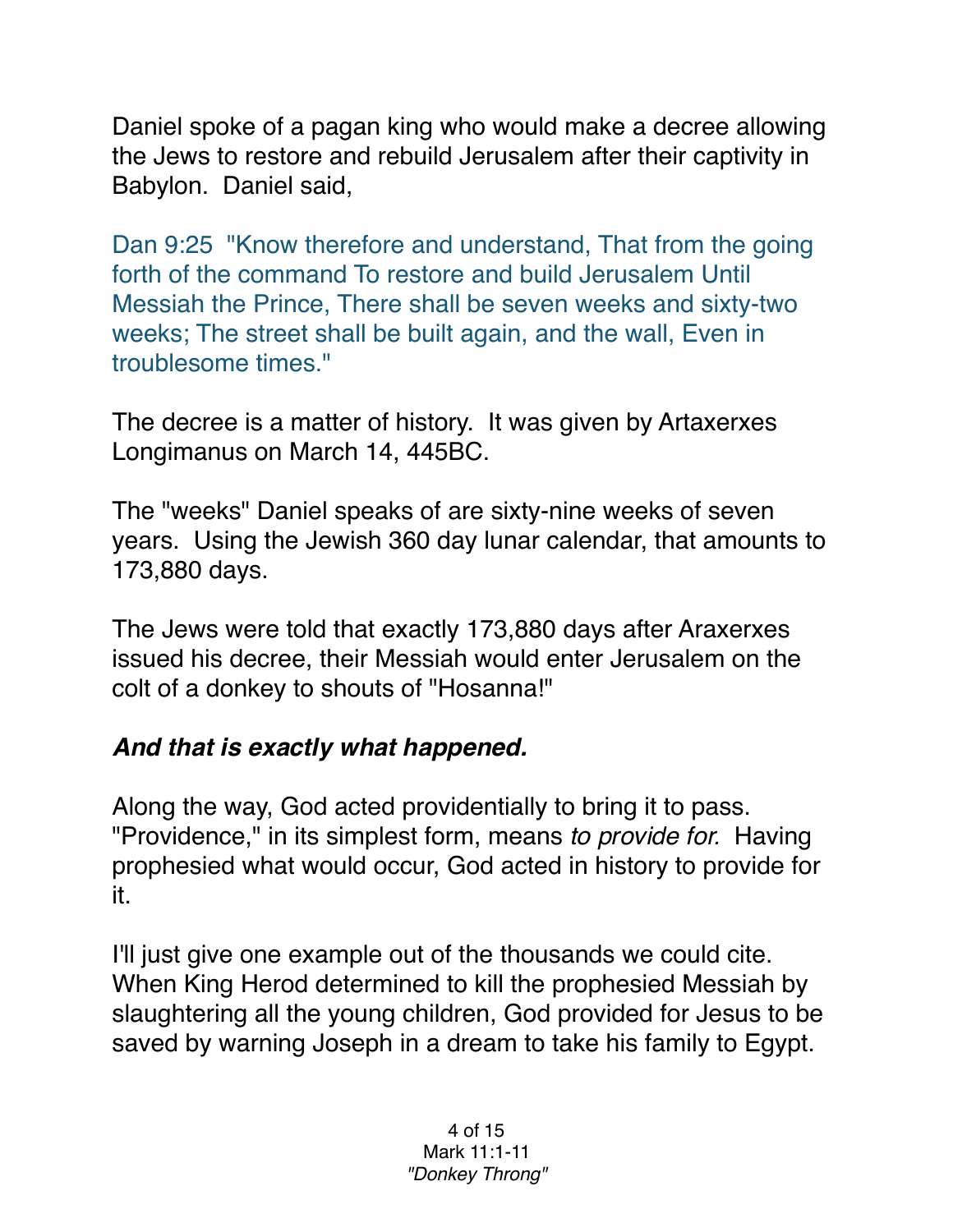Within the scope of prophecy and providence, God determined to use human beings to accomplish His eternal purposes. He had need of them, in a very real way.

Mar 11:1 Now when they drew near Jerusalem, to Bethphage and Bethany, at the Mount of Olives, He sent two of His disciples;

Thus begins the last week of Jesus' ministry. It was Sunday, and He would be crucified that Friday.

Looking at all four Gospels, 40% of what is recorded in them has to do with these last seven days of Jesus' life. It's that important.

We know it was the tenth of Nisan because it was Passover week. According to Exodus chapter twelve, it was annually on the 10th of Nisan, on Sunday, that the Passover lambs were chosen four days prior to their being sacrificed.

Jesus, the Lamb of God Who takes away the sin of the world, was, in fact, the last Passover Lamb. He needed to arrive just at that time in order to fulfill the type from Exodus.

In the midst of all these fulfillments of prophecy and typology, Jesus sent two of His guys on a very tenuous mission.

Mar 11:2 and He said to them, "Go into the village opposite you; and as soon as you have entered it you will find a colt tied, on which no one has sat. Loose it and bring it.

There are those who argue Jesus had made prior arrangements; but that makes no sense given His instructions. This was a Word of Knowledge given to Jesus by His Father through the indwelling Holy Spirit.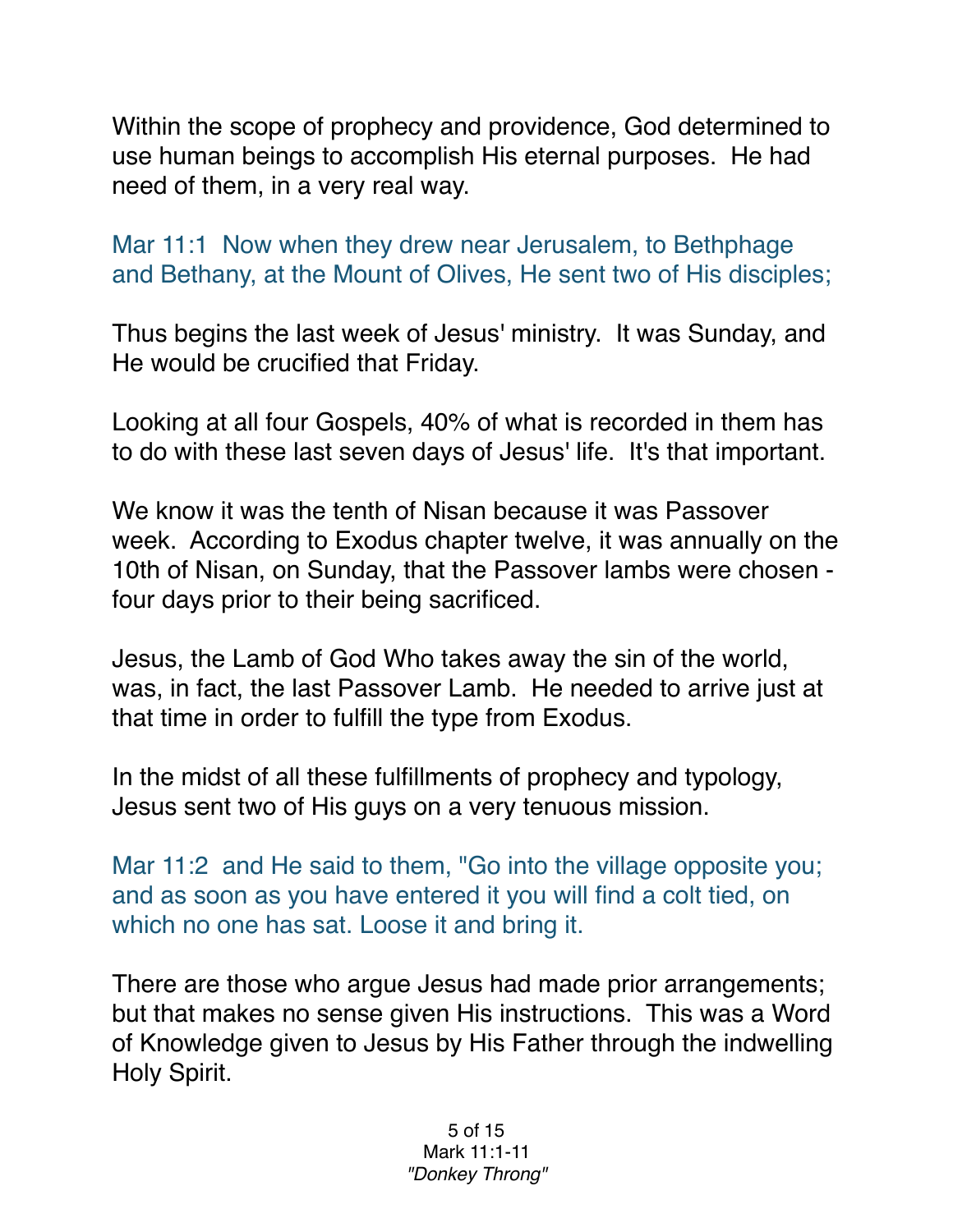He tells them to "loose it" *before* they ask permission. In fact *they never ask for permission.* I'd go along with finding the donkey, but loosing it without asking is a bit much. It sounds like stealing.

Have you ever been prompted by God to do something a little out of the ordinary? A little out of what we like to refer to as our 'comfort zone?'

Maybe go up to a complete stranger and talk to them about Jesus?

That's similar to what these two disciples were being asked to do.

Mar 11:3 And if anyone says to you, 'Why are you doing this?' say, 'The Lord has need of it,' and immediately he will send it here."

Anticipating the question the two disciples were probably going to ask - "what if someone asks us what in the world are we doing" - Jesus gives them a word to share.

Why would the owner, upon hearing those words, "immediately... send" the donkey to Jesus?

We can only speculate, but one possible scenario is that God had spoken to him in a dream or a vision. In the Book of Acts, the Roman centurion, Cornelius, has a vision in which he is told by an angel to send for Peter. Meanwhile Peter was having a vision of his own, about Cornelius calling for him.

Maybe the donkey's owner was a believer who knew the disciples by sight, and simply trusted their word.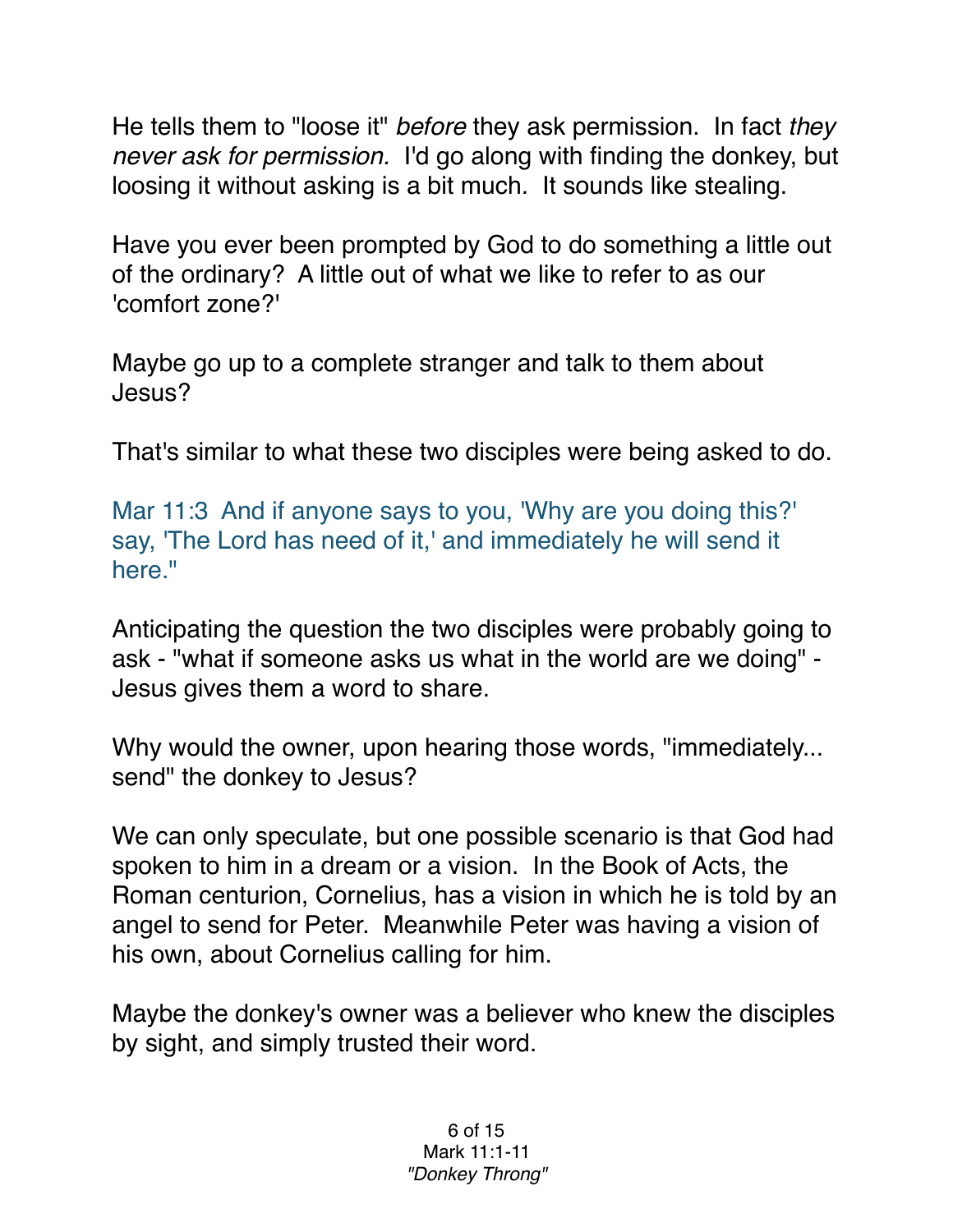Either way, God was at work, providentially; but the disciples had work to do in order to meet Jesus' need.

Mar 11:4 So they went their way, and found the colt tied by the door outside on the street, and they loosed it.

Commentators point out that it would be unusual for an animal to be tied outside - especially during the busy Passover season. First century Israel wasn't like the Old West, where you'd tie-up at some outdoor hitching post.

It would therefore have greatly encouraged the disciples' faith to quickly find the donkey exactly as Jesus had predicted.

We often criticize the disciples for getting in the way of what Jesus was trying to do, but this time they were spot on. They did not reason with themselves that maybe it would be a good idea to ask permission. No, they went right up to the donkey, "and they loosed it."

They were not going to get away clean - not without a challenge, anyway.

Mar 11:5 But some of those who stood there said to them, "What are you doing, loosing the colt?"

I wonder how many there were, and if they were thinking that they were going to put a stop to this by force, if necessary.

Mar 11:6 And they spoke to them just as Jesus had commanded. So they let them go.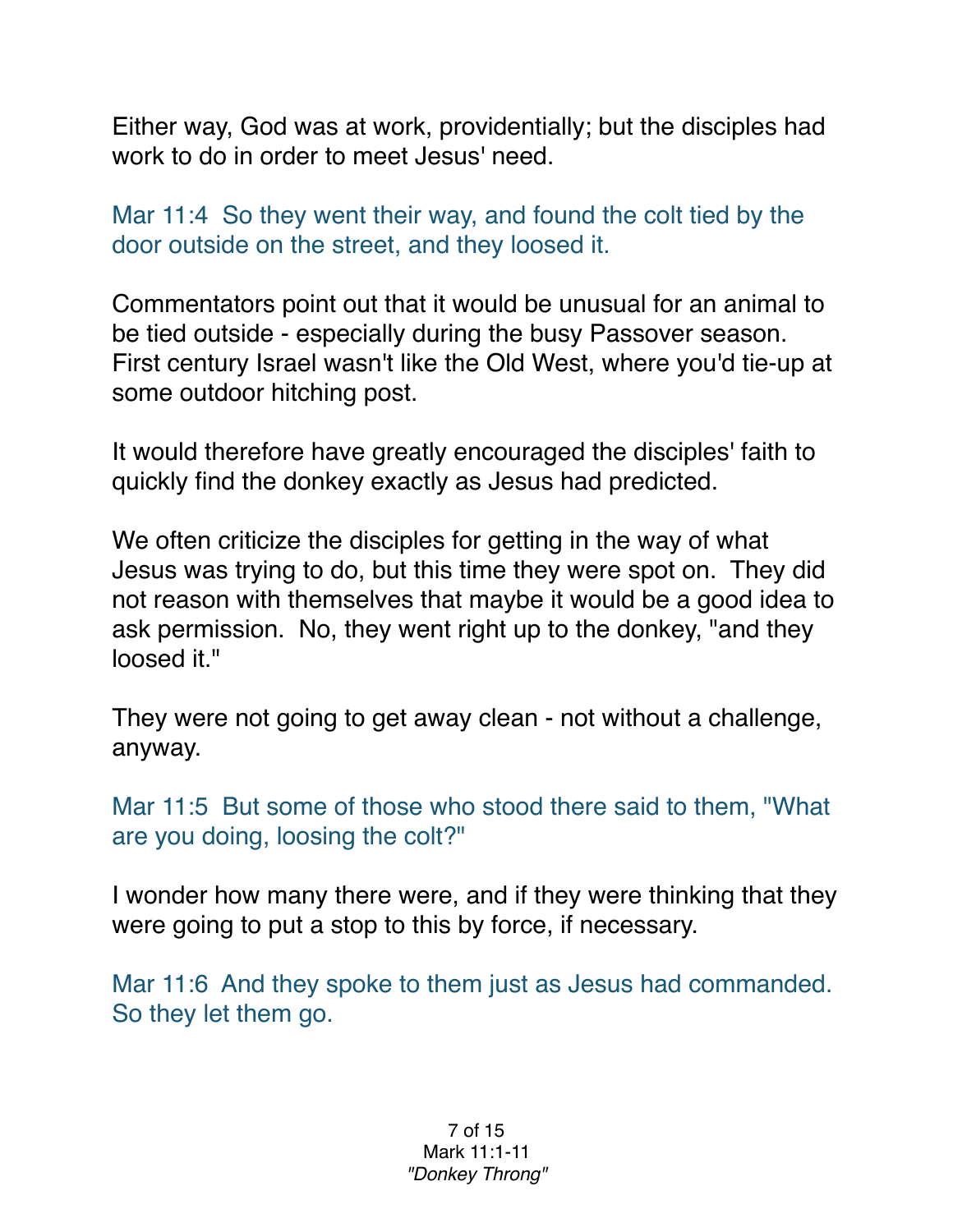I see this as somewhat tense, don't you? Two guys, walking right up to the colt, loosing it, and leaving. It was a donkey-jacking in progress. A lot could have gone wrong.

I humbly suggest to you that God recommended this weird arrangement to make the point that even though prophecy must be fulfilled, and even though He provides for it to be fulfilled, human beings with free will to obey Him or disobey Him are very much needed in His equation.

Don't get me wrong: There was no danger Jesus would miss His one opportunity to fulfill these prophecies. Nevertheless people fickle people like ourselves - were still needed, and were neither coerced or forced into obedience.

What, then, does the Lord need from **you?** If you say, "Nothing, He's God," that is not really biblical. True, we add nothing to God; but He has determined, in the universe He created, to use us in profound ways.

There's a whole list of things the Lord might need from you that come immediately to mind - things that would fit under the major headings of your *time*, or your *talents*, or your *treasures*.

One way this works is that you hear of a need - a genuine need to minister to others. The Lord is saying, "I need your time," or "I need your talent," or "I need your treasure - your money."

Does He really need it? Yes, He does - but not as much as you need to give it, because He can and will ask others until He finds someone whose heart is aligned with His.

It's then up to you to "loose it," to let it go, for the Lord's use.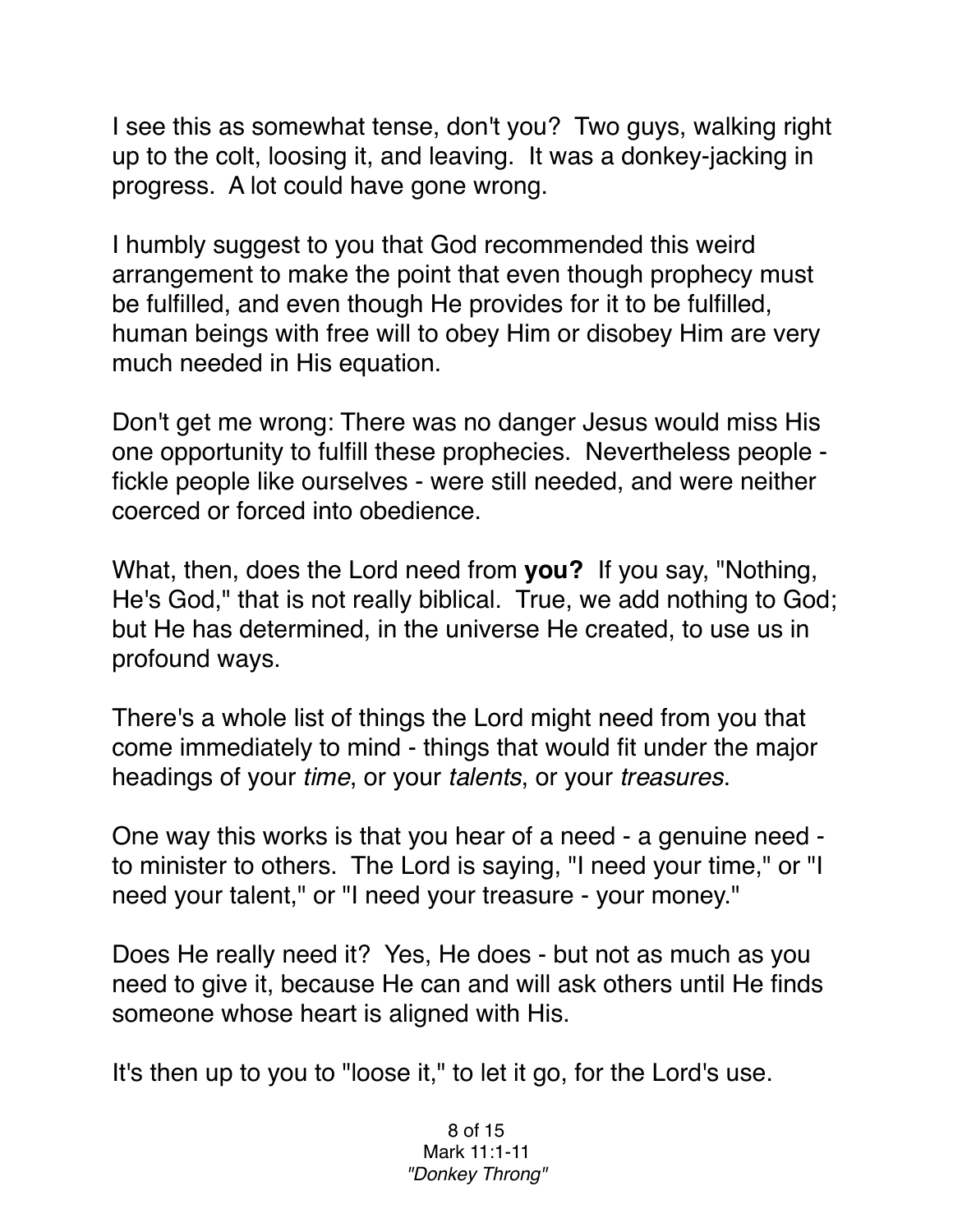In the Old Testament, Esther is the queen of Persia just as a wicked man named Haman is about to exterminate the Jews. Esther's uncle, Mordecai, urges her to act on behalf of the Jews even though it could cost Esther her life.

Mordecai says to his niece, "For if you remain completely silent at this time, relief and deliverance will arise for the Jews from another place, but you and your father's house will perish. Yet who knows whether you have come to the kingdom for such a time as this?" (Esther 4:14).

Did you catch that? To paraphrase, Mordecai told Esther, "God needs you at this time," but if she refused, God could and would deliver His people another way.

God needed someone, and it seemed to be Esther; but if she refused, He'd provide for His plan some other way.

God needs someone; it may as well be **you**. Let loose of whatever it is the Lord needs from you.

#2 Does The Lord Have The Lead Of You? (v7-11)

The two disciples Jesus sent were being led by Him. They went as He had commanded, did what He asked, and said the words He had given them.

The owner of the donkey, and the others on the scene in the town, were led by the Lord to comply with the loosing, and to submit to the Lord's words.

If even one of those guys, on either side, had ignored God's leading, the results may have been very different.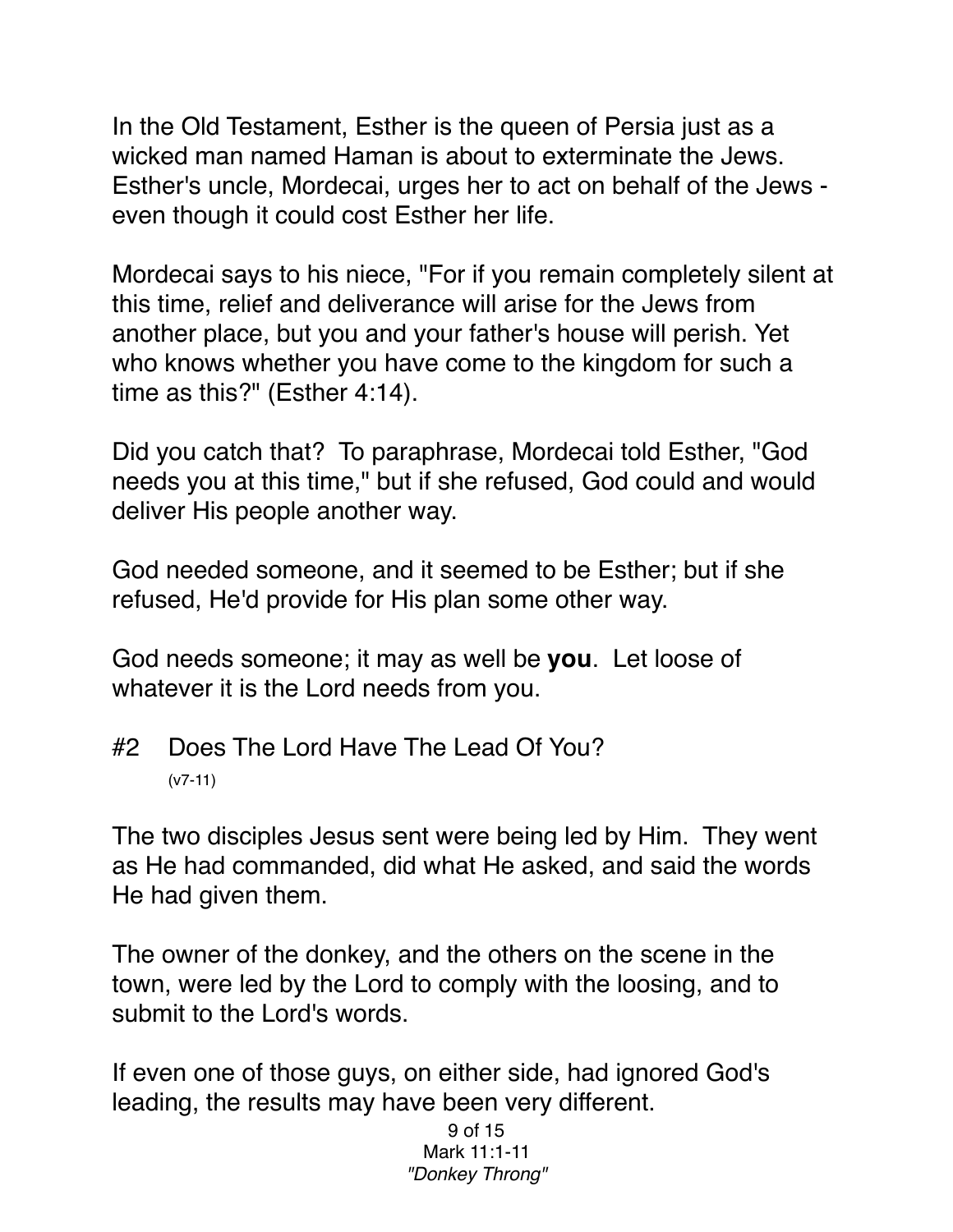As it was, their faithful submission led to the triumphal entry of the King into Jerusalem just as prophesied centuries earlier.

Mar 11:7 Then they brought the colt to Jesus and threw their clothes on it, and He sat on it.

It was a donkey-whisperer moment, since no one had ever ridden this little guy before. Their "clothes" formed a makeshift saddle.

Yes, kings often rode donkeys - especially in times of peace. It should have been a sign to the Jews that their King was not coming to wage war against the oppressors from Rome, but to make peace between God and those who were His enemies by virtue of being sinners in need of salvation.

He would make peace by dying on the Cross, as our sacrifice and substitute for sin. We read in Colossians 1:20, "and by Him [God reconciled] all things to Himself... whether things on earth or things in heaven, having made peace through the blood of His cross."

Mar 11:8 And many spread their clothes on the road, and others cut down leafy branches from the trees and spread them on the road.

Mar 11:9 Then those who went before and those who followed cried out, saying: "Hosanna! 'BLESSED IS HE WHO COMES IN THE NAME OF THE LORD!'

Mar 11:10 Blessed is the kingdom of our father David That comes in the name of the Lord! Hosanna in the highest!"

Mark doesn't mention palm branches; the other Gospels do. I guess Palm Sunday sounds better than Leafy Branch Sunday, or Spread Your Clothes Sunday.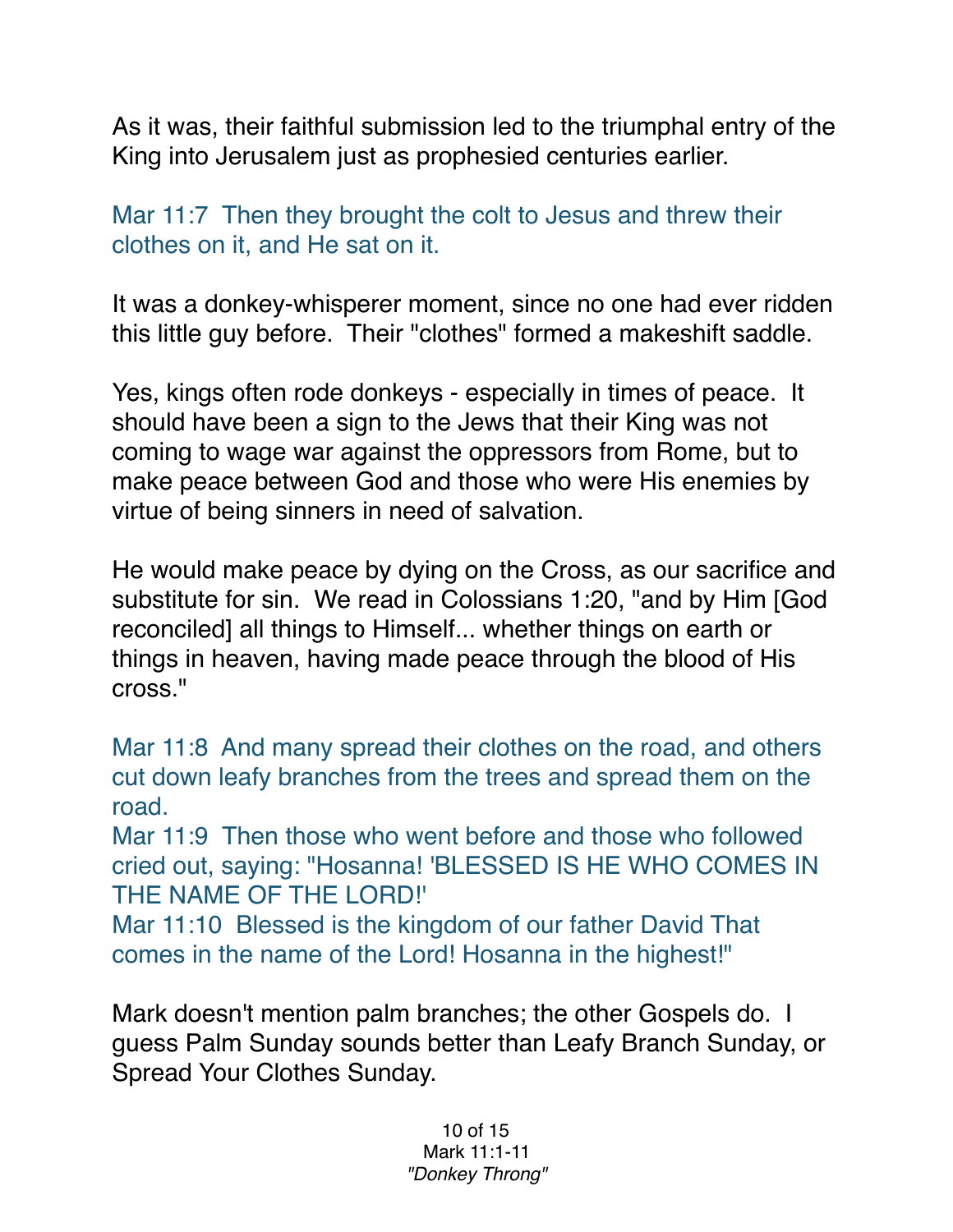"Hosanna!" means "Save now!" In that sense, it is not really a word expressing praise, e.g., "Hallelujah!" They were literally asking Jesus to save them by establishing the Kingdom of God that is often promised to the Jews in their Scriptures.

They were asking for "the kingdom of... David" to be restored. The Jews fully expected their Messiah to rule from David's throne in Jerusalem. They expected a literal Kingdom.

There will be a Kingdom of God on the earth; but not now. Today we are in what can be described as His spiritual kingdom, as God rules in the hearts of those submitted to Him. We live in the midst of the kingdom of the devil, and the various kingdoms of men. Our mission is to "Go!" With the Gospel, making disciples everywhere, as we enthusiastically await the return of Jesus to resurrect and rapture His church.

Throughout all His three-and-one-half-year ministry, Jesus avoided confrontation with the Jewish authorities as much as He could. Not now. Now He was forcing their hand. He was being declared King. He was receiving their accolades. The authorities must either accept Him, or reject Him. There was no middle ground.

Mar 11:11 And Jesus went into Jerusalem and into the temple. So when He had looked around at all things, as the hour was already late, He went out to Bethany with the twelve.

We say that something is an anti-climax, or anticlimactic, when it is a disappointing end to an exciting or impressive series of events.

On the surface, Jesus' quick survey of the Temple, followed by His withdrawal to Bethany, is anticlimactic.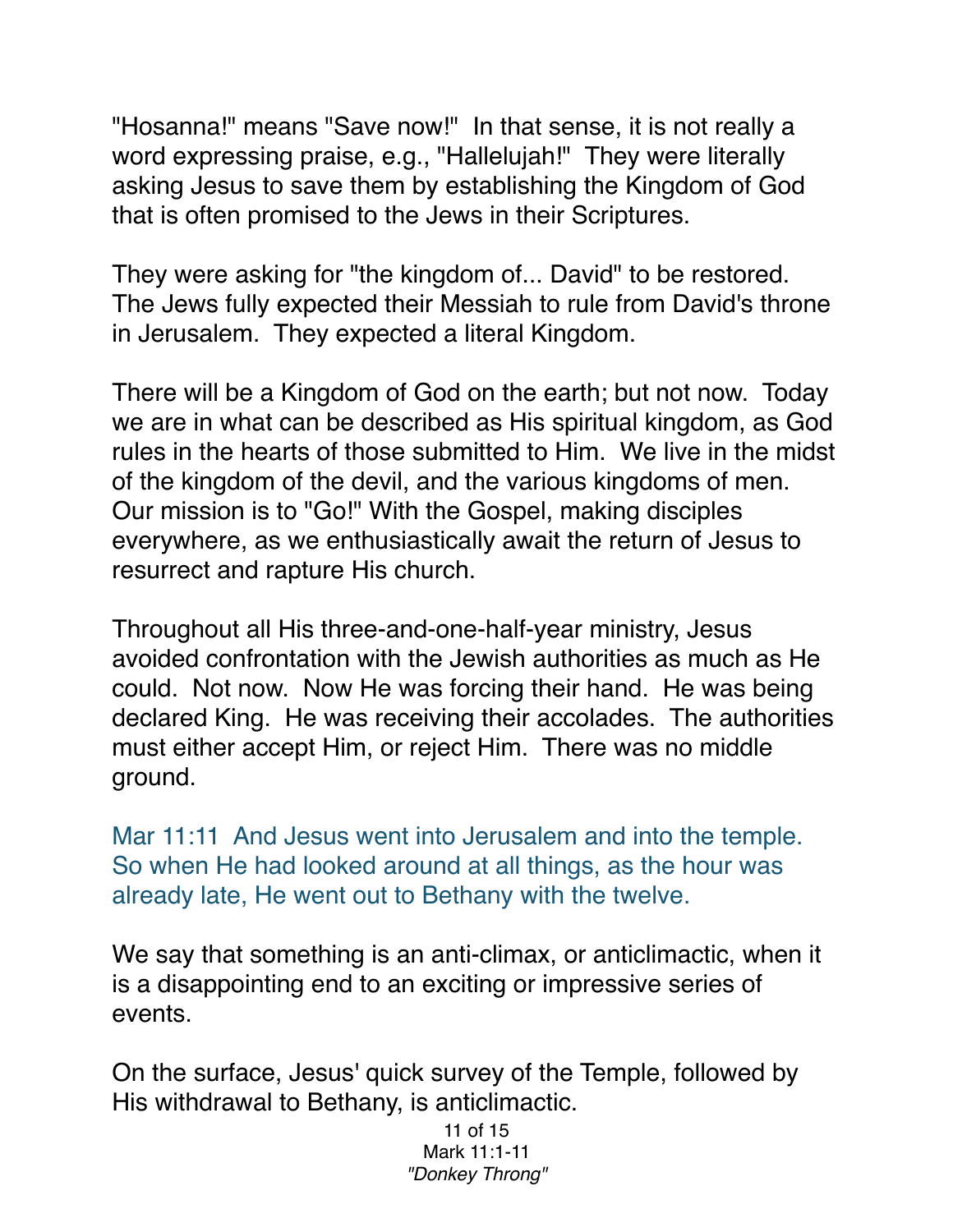It may be the most anticlimactic moment in all recorded history.

Hailed as King, riding the Zechariah-colt, entering on the exact day Daniel prophesied... *Only to turn right around to spend the night in Bethany.*

We can look back and understand the timing, the plan, because we know the events of Jesus' last week. But for His disciples, and the Passover travelers, it must have seemed very strange.

Why go to all that trouble for, seemingly, nothing?

You've undoubtedly noticed that God has His own, seemingly unusual, timing in the affairs of your life. I think He's late right now, in a few things that I'm praying for. Probably you do, too.

He's not late; He's not early. He's God, and He is accomplishing more than we can know or ask for.

There is, in this episode, a lot of what I'm calling God's leading:

- Jesus was led by God, probably by a Word of Knowledge, to send two of His guys on the mission to acquire the colt.
- His disciples were led to the colt, where they determined to obey the Lord by loosing it.
- The owner of the colt, and the townspeople in the immediate vicinity, were led to cooperate.
- You could even say the colt was being led, seeing that it had never been ridden before, but immediately submitted to Jesus.

Depending on the words you Google, if you search for God's leading, you'll see a variety of articles. Let me just summarize a few of the ways God can, and does, lead you.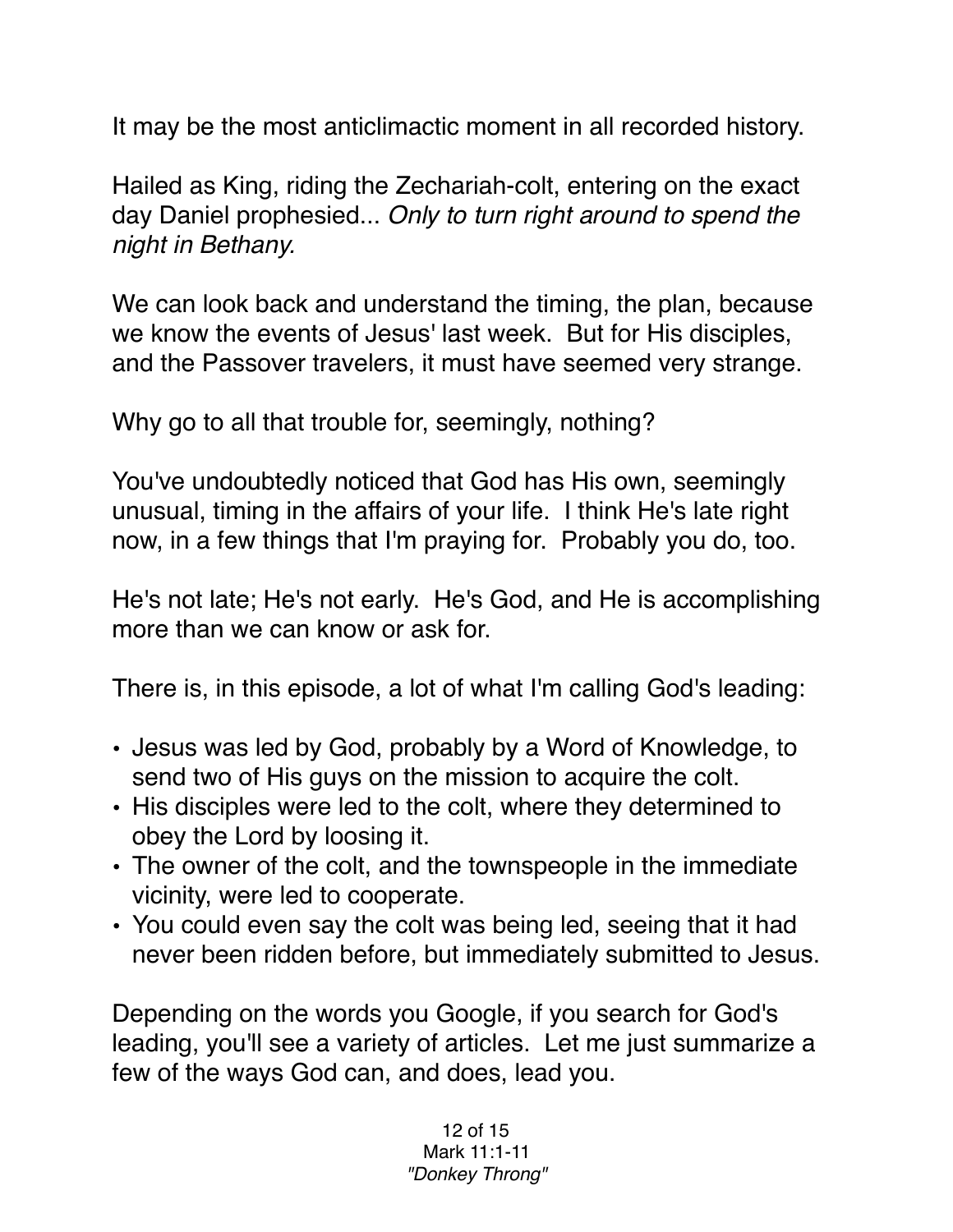We see, in the Bible, God speaks to all men through creation (see Romans 1:18–20 and Psalm 19:1–2). If you are not a believer, there is enough evidence all around you that there is a Creator. If you seek Him, you will find Him.

The apostle Paul said it best on Mars Hill:

Act 17:26 And He has made from one blood every nation of men to dwell on all the face of the earth, and has determined their preappointed times and the boundaries of their dwellings, Act 17:27 so that they should seek the Lord, in the hope that they might grope for Him and find Him, though He is not far from each one of us;

God has communicated in various other ways, in the Bible, including angels, His chosen spokesmen (prophets), dreams, visions, and miracles.

He even once, when dealing with the prophet Balaam, spoke through a donkey that He enabled to speak as a man speaks.

While we certainly want to be careful with things like dreams and waking visions, we must admit that God still used these well into the New Testament era:

- We mentioned the angel speaking to Cornelius, and the vision given to Peter to go to Cornelius.
- The apostle Paul received the vision of the Man from Macedonia.

I have to conclude that God can, and does, still lead using these methods.

In the Book of Hebrews we read,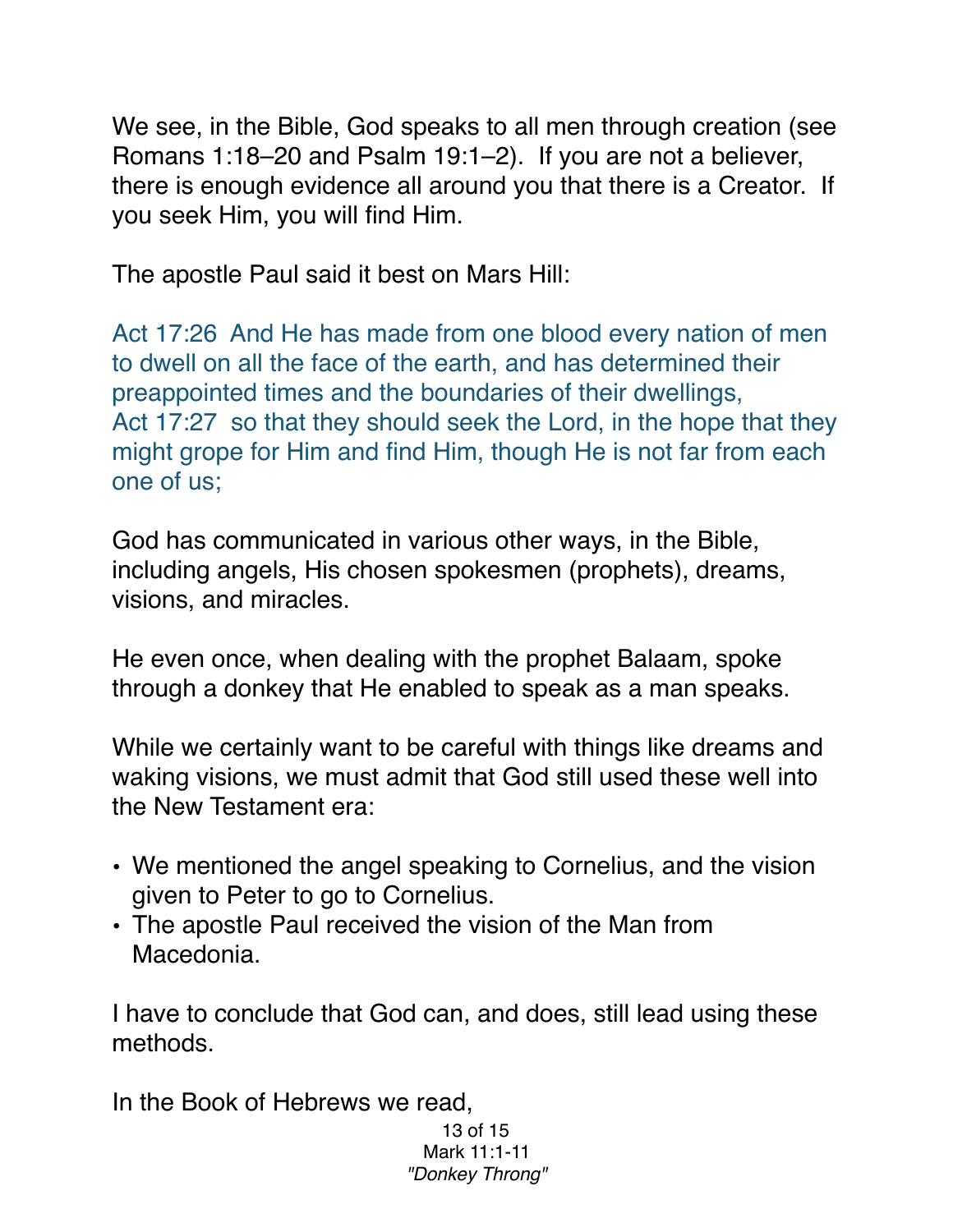Heb 1:1 God, who at various times and in various ways spoke in time past to the fathers by the prophets, Heb 1:2 has in these last days spoken to us by His Son, whom He has appointed heir of all things, through whom also He made the worlds;

The life and words of Jesus communicate to us everything we need to know about God. More to our point - Jesus said that, when He left for Heaven, He would send another Comforter of the same kind to lead us. He was speaking of the indwelling Holy Spirit.

If you are a believer, the Holy Spirit dwells within you. As you nurture your relationship with your Heavenly Father, you learn how to be attentive to His voice. As you grow in faith and mature as a believer, you will learn to hear God speak.

Of course, God speaks to us through His written Word - especially as we apply and obey it. One of our most often quoted verses is Psalm 119:105, "Your word is a lamp for my feet, a light on my path." It implies God has a path for us to find and follow, which He will then illuminate so we can make progress.

God can use your circumstances to lead you.

God can lead you by speaking to you through other believers; or even through nonbelievers.

The truth is, there isn't only one way, or four ways, or ten ways, that God can, and does, lead you. As you walk with Jesus, He will reveal many things to you, in many ways.

Maybe the better question is, "Are you open to being led by God?"